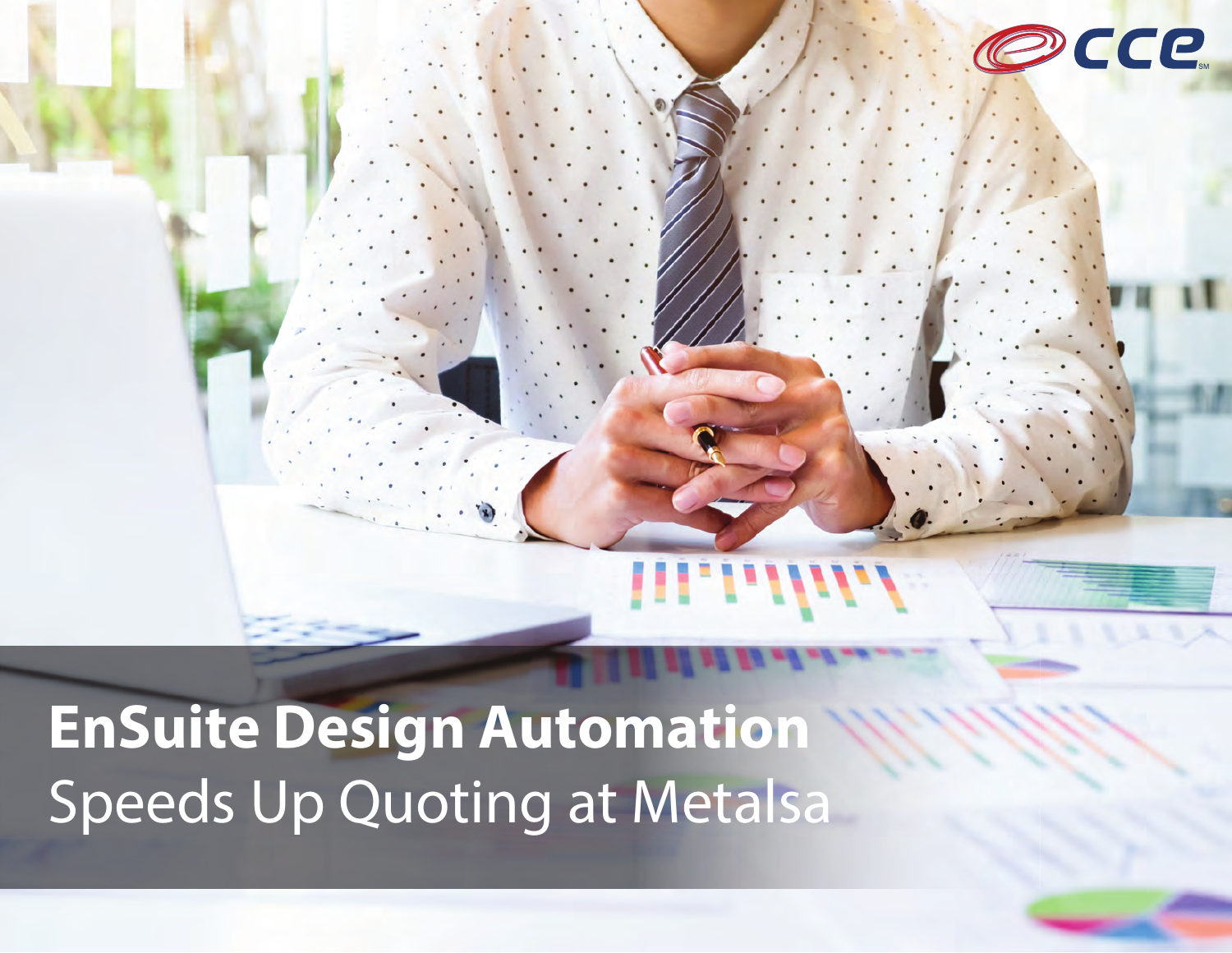## **Customer**

Metalsa, a subsidiary of Grupo Proeza, manufactures structural components for the light and commercial vehicle markets.Products include chassis frames, suspension modules, engine cradles, body structures, safety components and steel fuel tanks for passenger cars, trucks and utility vehicles, as well as customized side rails and cross members, and frame assemblies for heavy trucks and buses. The Company has presence in Argentina, Australia, Brazil, China, Germany, India, Japan, Mexico, Thailand, UK (JV), USA and Venezuela. Metalsa distinguishes itself by offering quality, differentiated service and innovation, competitiveness and customization to each customer. Founded in 1956, Metalsa has more than 8,000 employees globally.

A CHARLES AND CONTRACTOR OF THE RESIDENCE OF A REPORT OF THE RESIDENCE.

 Metalsa a global automotive chassis manufacturer reduced its quoting time by over 30% by leveraging the automation features in CCE's EnSuite product. This has allowed the company to

<u>TEL GIOLOGIA DE REGIONALE DE DE CONFIDEN</u>

**LEGAL AND AN ALL AND REAL** 

win more business besides freeing their engineers to focus on more productive and innovative activities.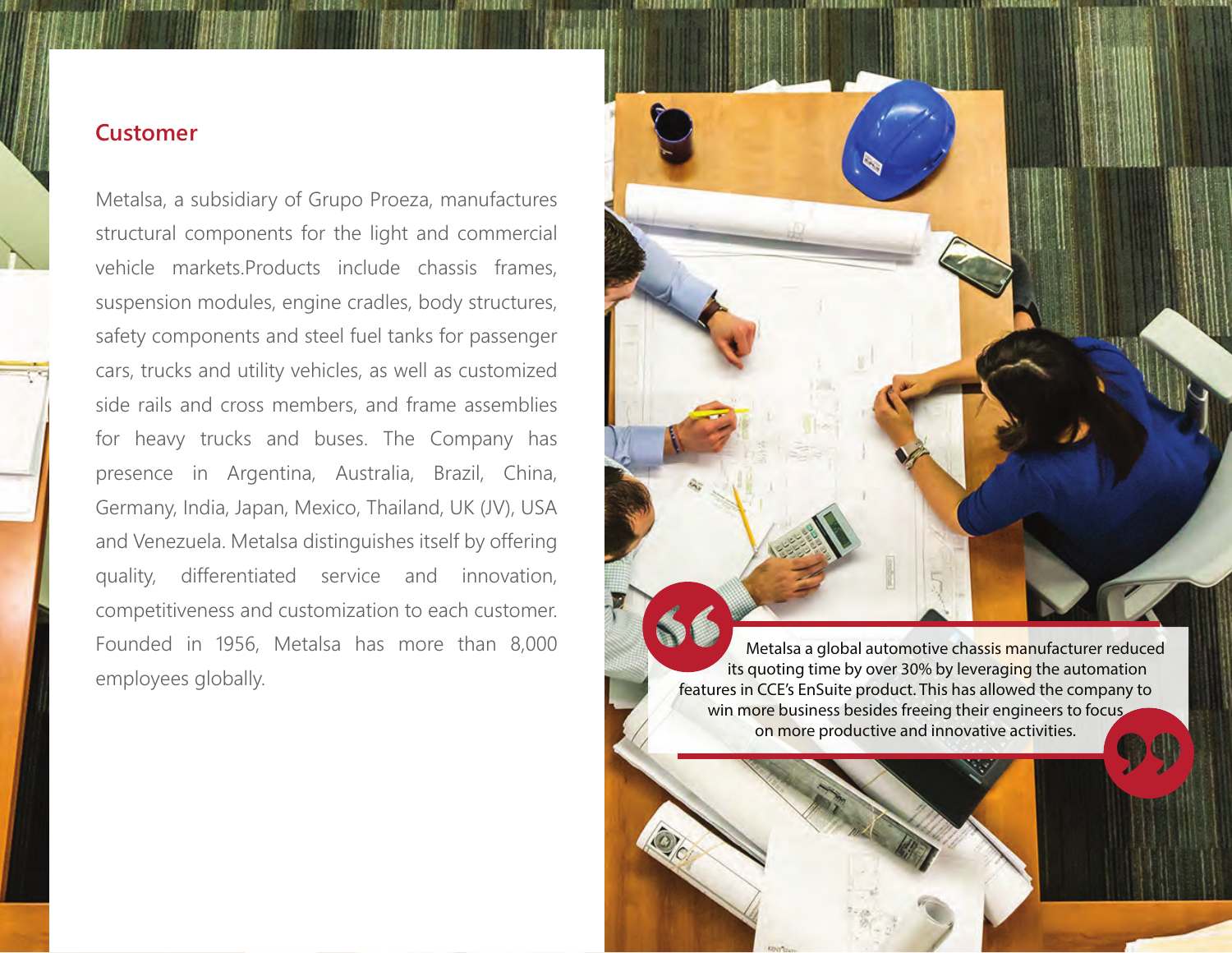## **Customer Requirement**

Metalsa was quoting on average 3 programs per month to automotive OEMs. This process required engineers over 100 hours a month to open CAD files in CATIA, orient the part view to get a snapshot, and extract part information including its weight, thickness and density. All information was then populated into a spreadsheet for process, cost and timing quotations.

> Using EnSuite has enabled Metalsa to cut the total process time by 30% and compressed the quotation process schedule by 2 days.